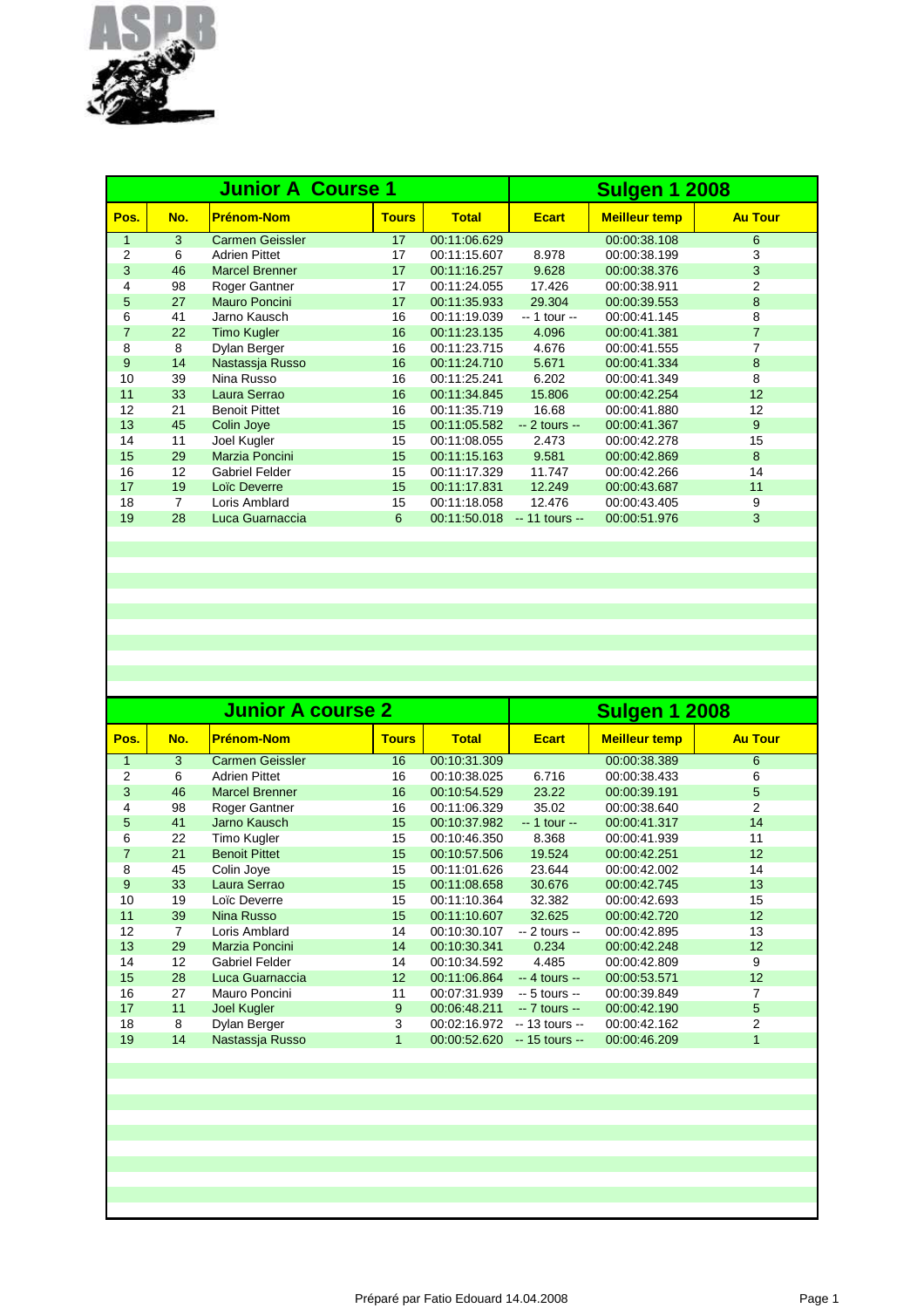

|                |     | <b>Junior B Course 1</b> | <b>Sulgen 1 2008</b> |              |                 |                      |                 |
|----------------|-----|--------------------------|----------------------|--------------|-----------------|----------------------|-----------------|
| Pos.           | No. | <b>Prénom-Nom</b>        | <b>Tours</b>         | <b>Total</b> | <b>Ecart</b>    | <b>Meilleur temp</b> | <b>Au Tour</b>  |
| $\mathbf{1}$   | 18  | Paul Feutz               | 18                   | 00:11:00.005 |                 | 00:00:35.793         | 10 <sup>°</sup> |
| $\overline{2}$ | 26  | <b>Mikael Sauser</b>     | 18                   | 00:11:05.459 | 5.454           | 00:00:35.878         | 11              |
| 3              | 3   | <b>Marco Messmer</b>     | 18                   | 00:11:06.535 | 6.53            | 00:00:36.139         | 15              |
| 4              | 2   | Phillippe Von Gunten     | 18                   | 00:11:14.264 | 14.259          | 00:00:35.483         | 13              |
| 5              | 17  | Yvan Tièche              | 18                   | 00:11:21.374 | 21.369          | 00:00:36.884         | 12              |
| 6              | 16  | Marco Serrao             | 18                   | 00:11:23.163 | 23.158          | 00:00:36.060         | 5               |
| $\overline{7}$ | 93  | Stefano Rizzo            | 18                   | 00:11:24.373 | 24.368          | 00:00:36.683         | 11              |
| 8              | 13  | Raffaele Roma            | 18                   | 00:11:24.744 | 24.739          | 00:00:36.364         | 17              |
| 9              | 27  | Arno Marchon             | 18                   | 00:11:29.520 | 29.515          | 00:00:36.530         | 3               |
| 10             | 49  | <b>Maik Strassle</b>     | 17                   | 00:11:11.297 | -- 1 tour --    | 00:00:36.885         | 11              |
| 11             | 69  | <b>Robin Meier</b>       | 17                   | 00:11:16.057 | 4.76            | 00:00:38.089         | 9               |
| 12             | 99  | Dylan Caussin            | 17                   | 00:11:33.202 | 21.905          | 00:00:37.773         | 12              |
| 13             | 94  | Laura Joseph-Julien      | 17                   | 00:11:33.655 | 22.358          | 00:00:39.212         | 15              |
| 14             | 4   | Thomas Vincovic          | 17                   | 00:11:35.030 | 23.733          | 00:00:39.471         | 15              |
| 15             | 74  | <b>Elad Maire</b>        | 16                   | 00:11:16.659 | $-2$ tours $-$  | 00:00:38.882         | 14              |
| 16             | 75  | Sandy Bruppacher         | 15                   | 00:10:22.600 | $-3$ tours $-$  | 00:00:40.120         | 15              |
| 17             | 29  | Quentin Rodriguez        | 14                   | 00:11:11.407 | $-4$ tours $-$  | 00:00:37.198         | 13              |
| 18             | 5   | Jonas Tami               | 13                   | 00:11:07.146 | $-5$ tours $-$  | 00:00:37.991         | 8               |
| 19             | 46  | Karim El Maghrabi        | $\overline{4}$       | 00:02:39.169 | $-14$ tours $-$ | 00:00:37.038         | 3               |
|                |     |                          |                      |              |                 |                      |                 |

|                |     | <b>Junior B course 2</b> | <b>Sulgen 1 2008</b> |              |                 |                      |                |
|----------------|-----|--------------------------|----------------------|--------------|-----------------|----------------------|----------------|
| Pos.           | No. | <b>Prénom-Nom</b>        | <b>Tours</b>         | <b>Total</b> | <b>Ecart</b>    | <b>Meilleur temp</b> | <b>Au Tour</b> |
| 1              | 18  | Paul Feutz               | 18                   | 00:10:57.443 |                 | 00:00:35.800         | 5              |
| 2              | 2   | Phillippe Von Gunten     | 18                   | 00:10:57.829 | 0.386           | 00:00:35.834         | 5              |
| 3              | 16  | <b>Marco Serrao</b>      | 18                   | 00:10:57.973 | 0.53            | 00:00:35.756         | 6              |
| 4              | 3   | Marco Messmer            | 18                   | 00:11:01.505 | 4.062           | 00:00:35.767         | 11             |
| 5              | 26  | <b>Mikael Sauser</b>     | 18                   | 00:11:03.049 | 5.606           | 00:00:35.664         | 5              |
| 6              | 27  | Arno Marchon             | 18                   | 00:11:09.046 | 11.603          | 00:00:36.318         | 8              |
| $\overline{7}$ | 17  | Yvan Tièche              | 18                   | 00:11:09.434 | 11.991          | 00:00:36.124         | 17             |
| 8              | 13  | Raffaele Roma            | 18                   | 00:11:11.533 | 14.09           | 00:00:36.377         | 14             |
| 9              | 46  | Karim El Maghrabi        | 18                   | 00:11:12.006 | 14.563          | 00:00:36.164         | 15             |
| 10             | 29  | <b>Quentin Rodriguez</b> | 18                   | 00:11:12.246 | 14.803          | 00:00:36.187         | 8              |
| 11             | 99  | <b>Dylan Caussin</b>     | 18                   | 00:11:20.293 | 22.85           | 00:00:36.745         | 8              |
| 12             | 49  | Maik Strassle            | 17                   | 00:10:54.448 | $-1$ tour $-$   | 00:00:36.736         | 8              |
| 13             | 5   | Jonas Tami               | 17                   | 00:11:00.115 | 5.667           | 00:00:37.439         | $\overline{7}$ |
| 14             | 69  | <b>Robin Meier</b>       | 17                   | 00:11:08.203 | 13.755          | 00:00:37.766         | 14             |
| 15             | 93  | Stefano Rizzo            | 16                   | 00:10:08.163 | $-2$ tours $-$  | 00:00:36.345         | 7              |
| 16             | 4   | Thomas Vincovic          | 16                   | 00:10:57.870 | 49.707          | 00:00:39.872         | 4              |
| 17             | 75  | Sandy Bruppacher         | 16                   | 00:11:04.275 | 56.112          | 00:00:40.174         | 14             |
| 18             | 74  | <b>Elad Maire</b>        | 15                   | 00:09:56.641 | $-3$ tours $-$  | 00:00:38.702         | 6              |
| 19             | 94  | Laura Joseph-Julien      | $\overline{0}$       | 00:00:06.220 | $-18$ tours $-$ | ستعرضه إستراسيا      |                |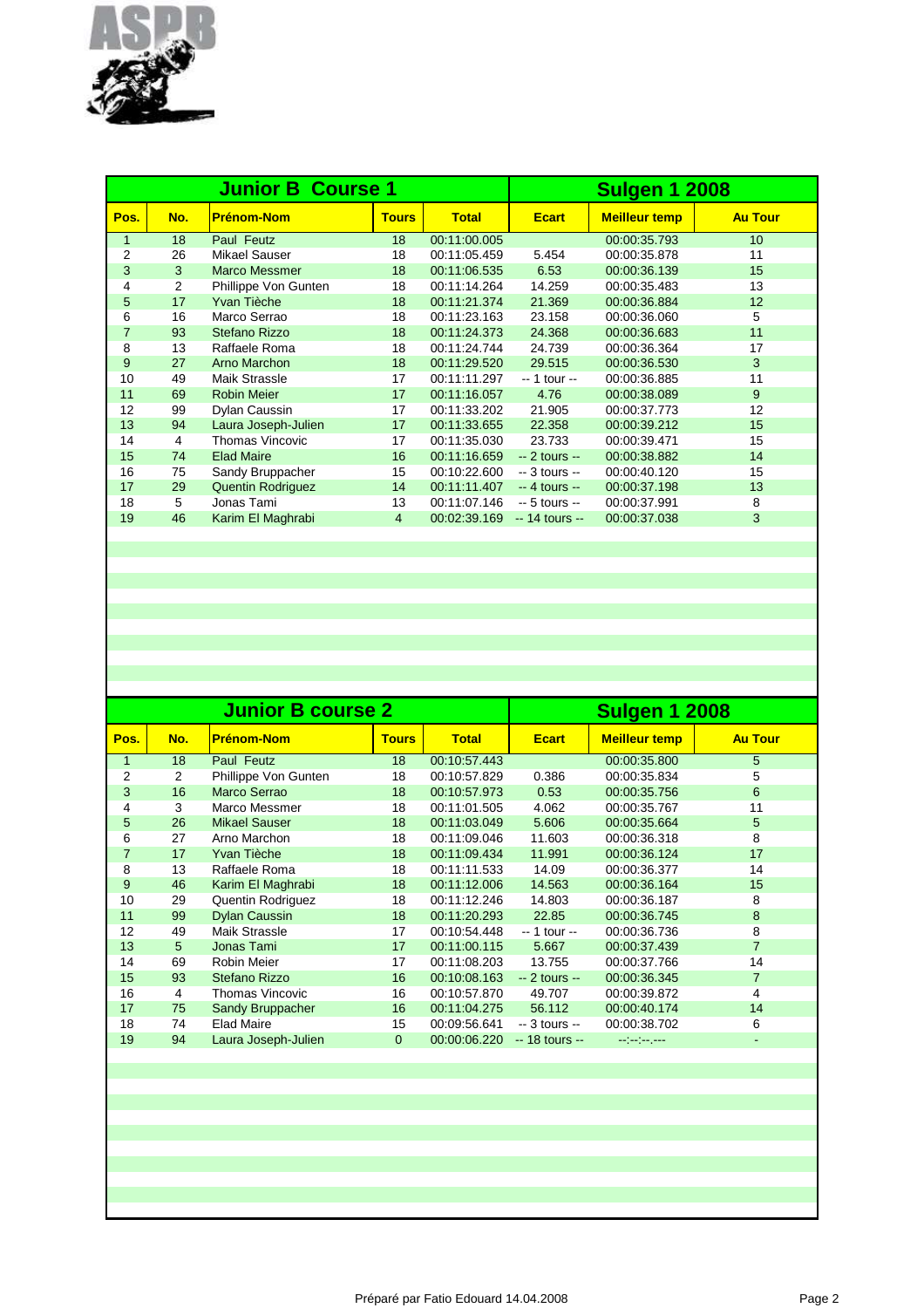

|      |     | F1 16 à 24 ans Course A | <b>Sulgen 1 2008</b> |              |                 |                      |                 |
|------|-----|-------------------------|----------------------|--------------|-----------------|----------------------|-----------------|
| Pos. | No. | <b>Prénom-Nom</b>       | <b>Tours</b>         | <b>Total</b> | <b>Ecart</b>    | <b>Meilleur temp</b> | <b>Au Tour</b>  |
| 1    | 3   | Alexandre Masnada       | 19                   | 00:10:38.535 |                 | 00:00:32.902         | 3               |
| 2    | 2   | Sven Rohner             | 19                   | 00:10:40.891 | 2.356           | 00:00:33.087         | 2               |
| 3    | 42  | <b>Kenny Droguet</b>    | 19                   | 00:10:41.054 | 2.519           | 00:00:32.991         | 10              |
| 4    | 13  | Alan Ramseyer           | 19                   | 00:10:41.255 | 2.72            | 00:00:33.014         | 9               |
| 5    | 99  | Danilo Zeballos         | 19                   | 00:10:41.724 | 3.189           | 00:00:32.819         | 12              |
| 6    | 35  | <b>Christian Perez</b>  | 19                   | 00:11:01.203 | 22.668          | 00:00:34.139         | 12              |
| 7    | 27  | <b>Marc Gobet</b>       | 19                   | 00:11:05.012 | 26.477          | 00:00:34.313         | 10 <sup>°</sup> |
| 8    | 11  | Dominic Mahr            | 18                   | 00:10:34.693 | -- 1 tour --    | 00:00:34.549         | 18              |
| 9    | 9   | <b>Maxime Christ</b>    | 18                   | 00:10:37.929 | 3.236           | 00:00:34.214         | 15              |
| 10   | 33  | Sylvain Joubert         | 18                   | 00:10:43.883 | 9.19            | 00:00:34.861         | 15              |
| 11   | 77  | David Mermoud           | 18                   | 00:10:45.561 | 10.868          | 00:00:34.289         | $\overline{4}$  |
| 12   | 58  | Maxime Feutz            | 18                   | 00:10:50.039 | 15.346          | 00:00:34.678         | 11              |
| 13   | 20  | Cindy Lopardo           | 18                   | 00:10:54.130 | 19.437          | 00:00:34.389         | 17              |
| 14   | 13  | Sascha Grau             | 18                   | 00:11:00.816 | 26.123          | 00:00:35.002         | 5               |
| 15   | 19  | Kevin Joseph-Julien     | 18                   | 00:11:03.830 | 29.137          | 00:00:35.455         | 8               |
| 16   | 12  | Gaël Durgniat           | 9                    | 00:05:25.498 | $-10$ tours $-$ | 00:00:34.661         | 5               |
|      |     |                         |                      |              |                 |                      |                 |

|      |                 | F1 16 à 24 ans Course C | <b>Sulgen 1 2008</b> |              |                |                      |                |
|------|-----------------|-------------------------|----------------------|--------------|----------------|----------------------|----------------|
| Pos. | No.             | <b>Prénom-Nom</b>       | <b>Tours</b>         | <b>Total</b> | <b>Ecart</b>   | <b>Meilleur temp</b> | <b>Au Tour</b> |
|      | 3               | Alexandre Masnada       | 20                   | 00:11:08.373 |                | 00:00:32.728         | $\overline{4}$ |
| 2    | 99              | Danilo Zeballos         | 20                   | 00:11:10.274 | 1.901          | 00:00:32.721         | 16             |
| 3    | 13              | Alan Ramseyer           | 20                   | 00:11:12.374 | 4.001          | 00:00:33.034         | 2              |
| 4    | 42              | Kenny Droquet           | 20                   | 00:11:15.615 | 7.242          | 00:00:33.037         | 18             |
| 5    | 2               | Sven Rohner             | 20                   | 00:11:16.167 | 7.794          | 00:00:32.957         | 12             |
| 6    | 27              | Marc Gobet              | 20                   | 00:11:32.878 | 24.505         | 00:00:33.754         | 14             |
| 7    | 35              | <b>Christian Perez</b>  | 20                   | 00:11:34.089 | 25.716         | 00:00:33.873         | $\overline{7}$ |
| 8    | 9               | Maxime Christ           | 20                   | 00:11:39.367 | 30.994         | 00:00:34.145         | 6              |
| 9    | 58              | <b>Maxime Feutz</b>     | 20                   | 00:11:39.609 | 31.236         | 00:00:34.271         | 5              |
| 10   | 11              | Dominic Mahr            | 19                   | 00:11:07.707 | -- 1 tour --   | 00:00:34.431         | 15             |
| 11   | 20              | Cindy Lopardo           | 19                   | 00:11:10.706 | 2.999          | 00:00:34.110         | 15             |
| 12   | 33              | Sylvain Joubert         | 19                   | 00:11:13.435 | 5.728          | 00:00:34.522         | 12             |
| 13   | 34              | <b>Tomas Toffel</b>     | 19                   | 00:11:20.376 | 12.669         | 00:00:33.512         | 18             |
| 14   | 77              | David Mermoud           | 19                   | 00:11:25.317 | 17.61          | 00:00:34.031         | 9              |
| 15   | 12 <sup>2</sup> | Gaël Durgniat           | 19                   | 00:11:35.506 | 27.799         | 00:00:35.066         | 11             |
| 16   | 65              | Jérémy Theubet          | 18                   | 00:11:02.643 | $-2$ tours $-$ | 00:00:34.817         | 7              |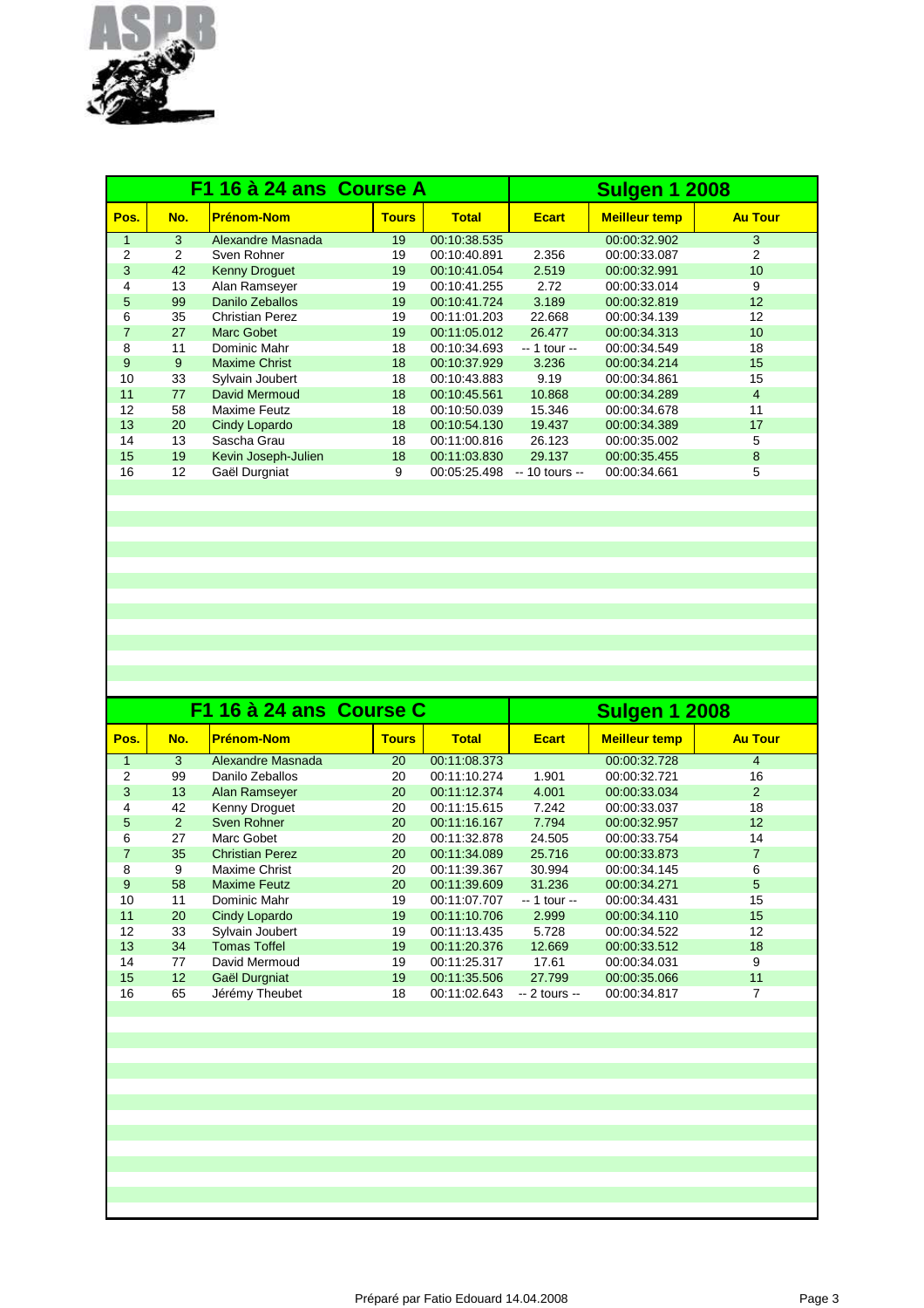

|              |                | F1 25ans et + Course 1     |              |              | <b>Sulgen 1 2008</b> |                      |                |  |
|--------------|----------------|----------------------------|--------------|--------------|----------------------|----------------------|----------------|--|
| Pos.         | No.            | <b>Prénom-Nom</b>          | <b>Tours</b> | <b>Total</b> | <b>Ecart</b>         | <b>Meilleur temp</b> | <b>Au Tour</b> |  |
| $\mathbf{1}$ | 82             | <b>Michel Combe</b>        | 19           | 00:10:54.105 |                      | 00:00:33.101         | 3              |  |
| 2            | 2              | Jean-Marc Pahud            | 19           | 00:11:03.712 | 9.607                | 00:00:33.665         | 8              |  |
| 3            | 99             | <b>Lionel Oppliger</b>     | 19           | 00:11:05.336 | 11.231               | 00:00:34.102         | 8              |  |
| 4            | 44             | Oliver Knecht              | 19           | 00:11:11.863 | 17.758               | 00:00:34.105         | 8              |  |
| 5            | 65             | <b>Bruno De Almeida</b>    | 19           | 00:11:13.363 | 19.258               | 00:00:34.520         | 12             |  |
| 6            | 17             | Jean-Baptiste Guignard     | 19           | 00:11:21.499 | 27.394               | 00:00:34.605         | 8              |  |
| 7            | 76             | Nuno Ginja                 | 19           | 00:11:22.885 | 28.78                | 00:00:34.489         | $\overline{7}$ |  |
| 8            | 48             | <b>Patrick Perez</b>       | 18           | 00:10:47.899 | $-1$ tour $-$        | 00:00:34.459         | 8              |  |
| 9            | $\overline{7}$ | Jérôme Rossé               | 18           | 00:11:00.080 | 12.181               | 00:00:35.529         | 3              |  |
| 10           | 50             | <b>Laurent Gavillet</b>    | 18           | 00:11:12.953 | 25.054               | 00:00:35.970         | 5              |  |
| 11           | 66             | <b>Fabrice Mugnier</b>     | 18           | 00:11:14.536 | 26.637               | 00:00:35.556         | $\overline{4}$ |  |
| 12           | 33             | Marco Guarnaccia           | 17           | 00:10:57.853 | $-2$ tours $-$       | 00:00:37.334         | 13             |  |
| 13           | 60             | <b>Christophe Gavillet</b> | 15           | 00:09:48.056 | $-4$ tours $-$       | 00:00:36.746         | 3              |  |
|              |                |                            |              |              |                      |                      |                |  |

|                |     | F1 25ans et + Course 2     | <b>Sulgen 1 2008</b> |              |                |                      |                |
|----------------|-----|----------------------------|----------------------|--------------|----------------|----------------------|----------------|
| Pos.           | No. | <b>Prénom-Nom</b>          | <b>Tours</b>         | <b>Total</b> | <b>Ecart</b>   | <b>Meilleur temp</b> | <b>Au Tour</b> |
|                | 99  | Lionel Oppliger            | 19                   | 00:10:58.281 |                | 00:00:34.021         | 14             |
| 2              | 65  | Bruno De Almeida           | 19                   | 00:10:58.458 | 0.177          | 00:00:34.043         | 7              |
| 3              | 44  | <b>Oliver Knecht</b>       | 19                   | 00:11:07.700 | 9.419          | 00:00:34.410         | 3              |
| 4              | 76  | Nuno Ginja                 | 19                   | 00:11:08.151 | 9.87           | 00:00:34.364         | 16             |
| 5              | 48  | <b>Patrick Perez</b>       | 19                   | 00:11:12.290 | 14.009         | 00:00:34.452         | $\overline{7}$ |
| 6              | 7   | Jérôme Rossé               | 19                   | 00:11:20.497 | 22.216         | 00:00:34.605         | 8              |
| $\overline{7}$ | 17  | Jean-Baptiste Guignard     | 19                   | 00:11:25.836 | 27.555         | 00:00:34.424         | 6              |
| 8              | 2   | Jean-Marc Pahud            | 19                   | 00:11:26.430 | 28.149         | 00:00:33.033         | 16             |
| 9              | 66  | <b>Fabrice Mugnier</b>     | 18                   | 00:10:59.630 | $-1$ tour $-$  | 00:00:35.304         | 5              |
| 10             | 33  | Marco Guarnaccia           | 18                   | 00:11:30.785 | 31.155         | 00:00:37.186         | 13             |
| 11             | 60  | <b>Christophe Gavillet</b> | 13                   | 00:08:13.115 | $-6$ tours $-$ | 00:00:36.790         | 13             |
| 12             | 82  | Michel Combe               | 10                   | 00:05:37.257 | $-9$ tours $-$ | 00:00:32.925         | 2              |